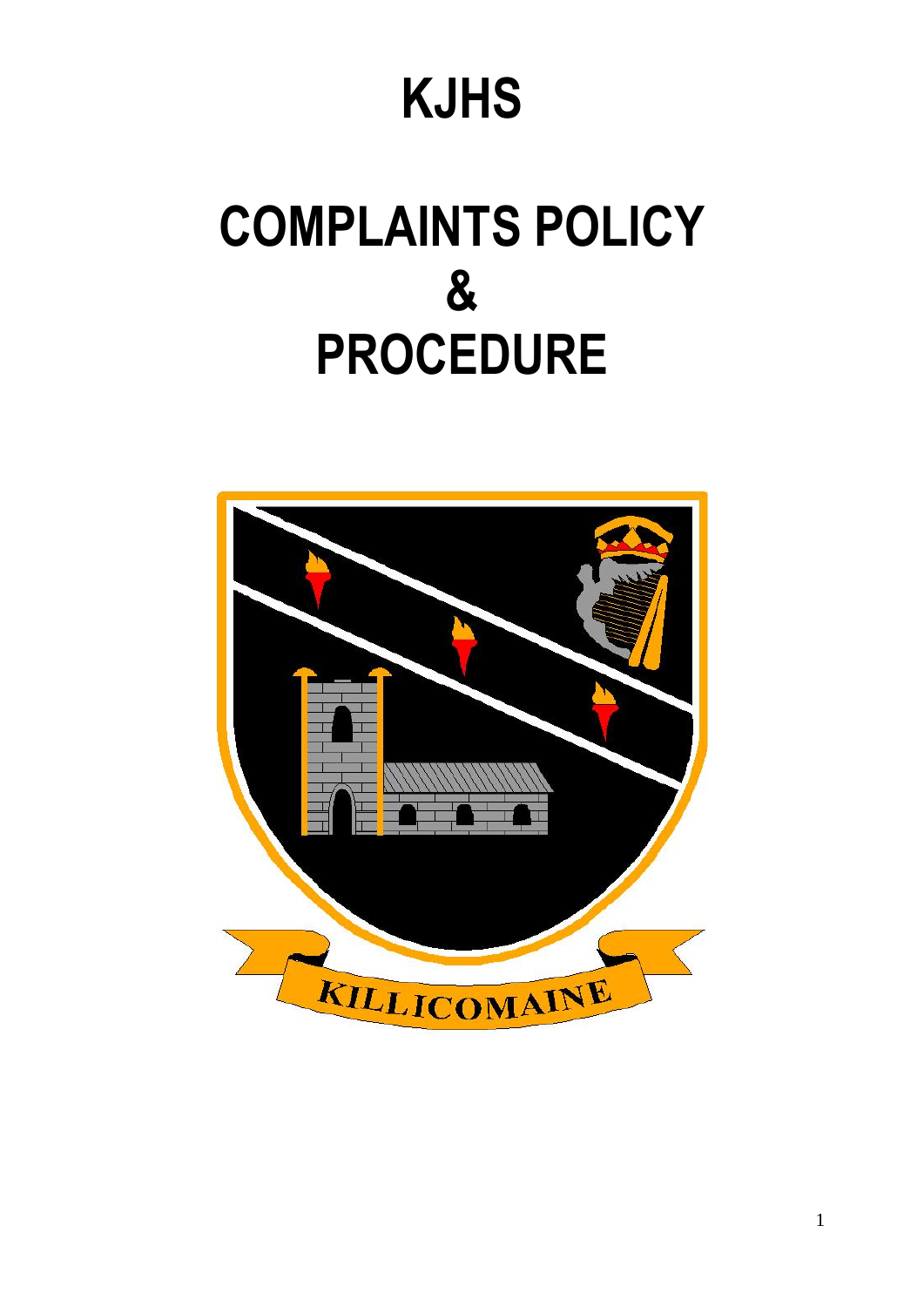# **COMPLAINTS PROCEDURE**

#### **FOREWORD**

This document represents a revised Killicomaine Junior High School Complaints Procedure. Where Parents, Stakeholders or members of the public have concerns about the administration of the school, they should use the procedures which are laid out in this document.

#### **RATIONALE**

This Policy has been drawn up to support all pupils, parents and stakeholders who have any concerns relating to how the school is being managed. This Policy clearly outlines the course of action that they should take to best ensure that their concern is satisfactorily addressed.

Where their concern is not satisfactorily addressed, this Policy clearly outlines that they should then follow the Complaints Procedure.

This Policy is written, following a format which has been historically proven to satisfactorily address any concerns, by directing the concern to the relevant on-site professional and causing least negative impact on the education and achievement of the pupil.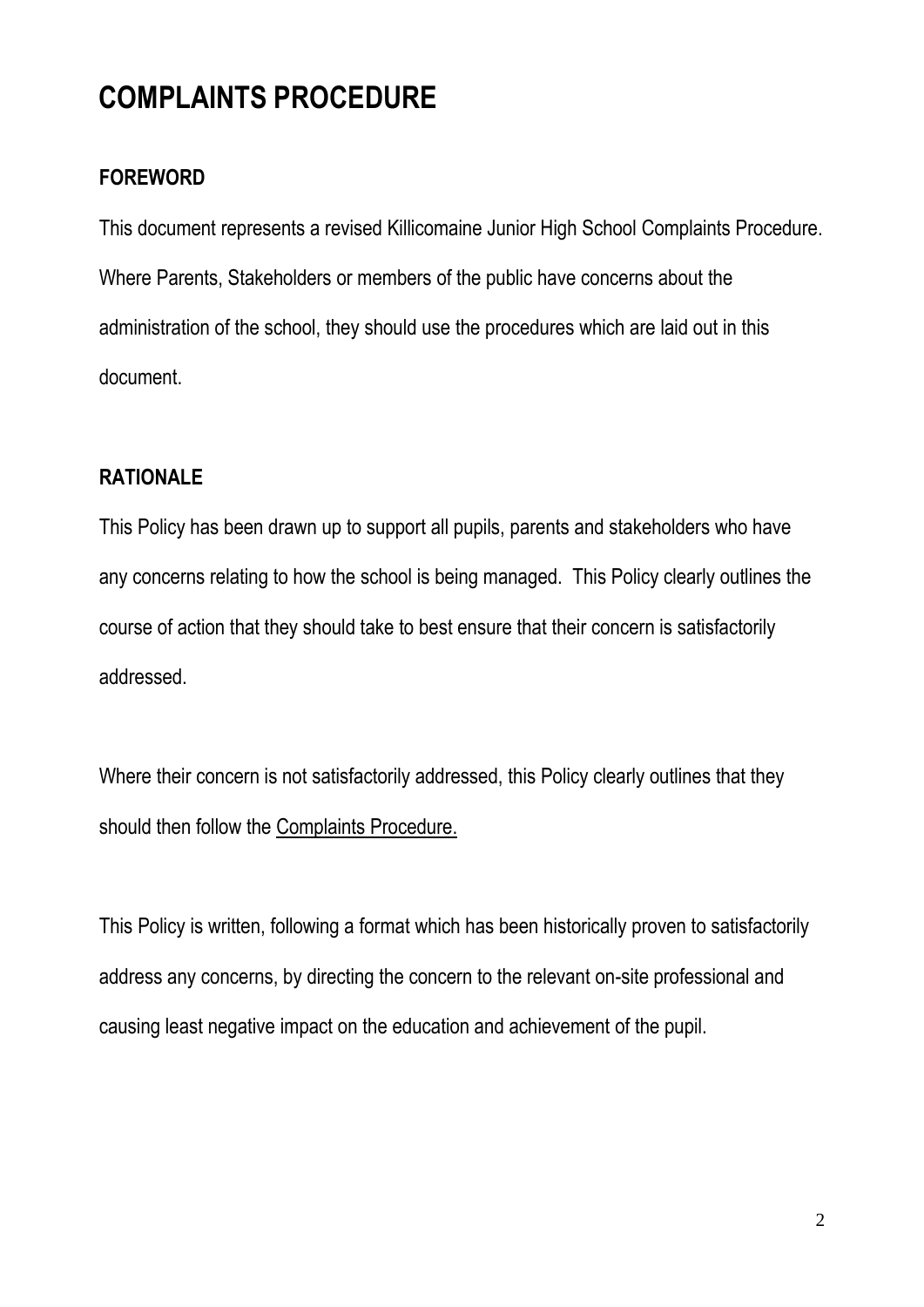

**SCHOOL MISSION STATEMENT**

# **"Working together for excellence in a caring Community"**

Killicomaine recognises and continually stresses the importance of the 'triangle of learning', where teachers, pupils and parents must work together for the pupil to achieve most in school.

One of the priorities in our School Development Plan 2021-23 is CONNECTED TO COMMUNITY.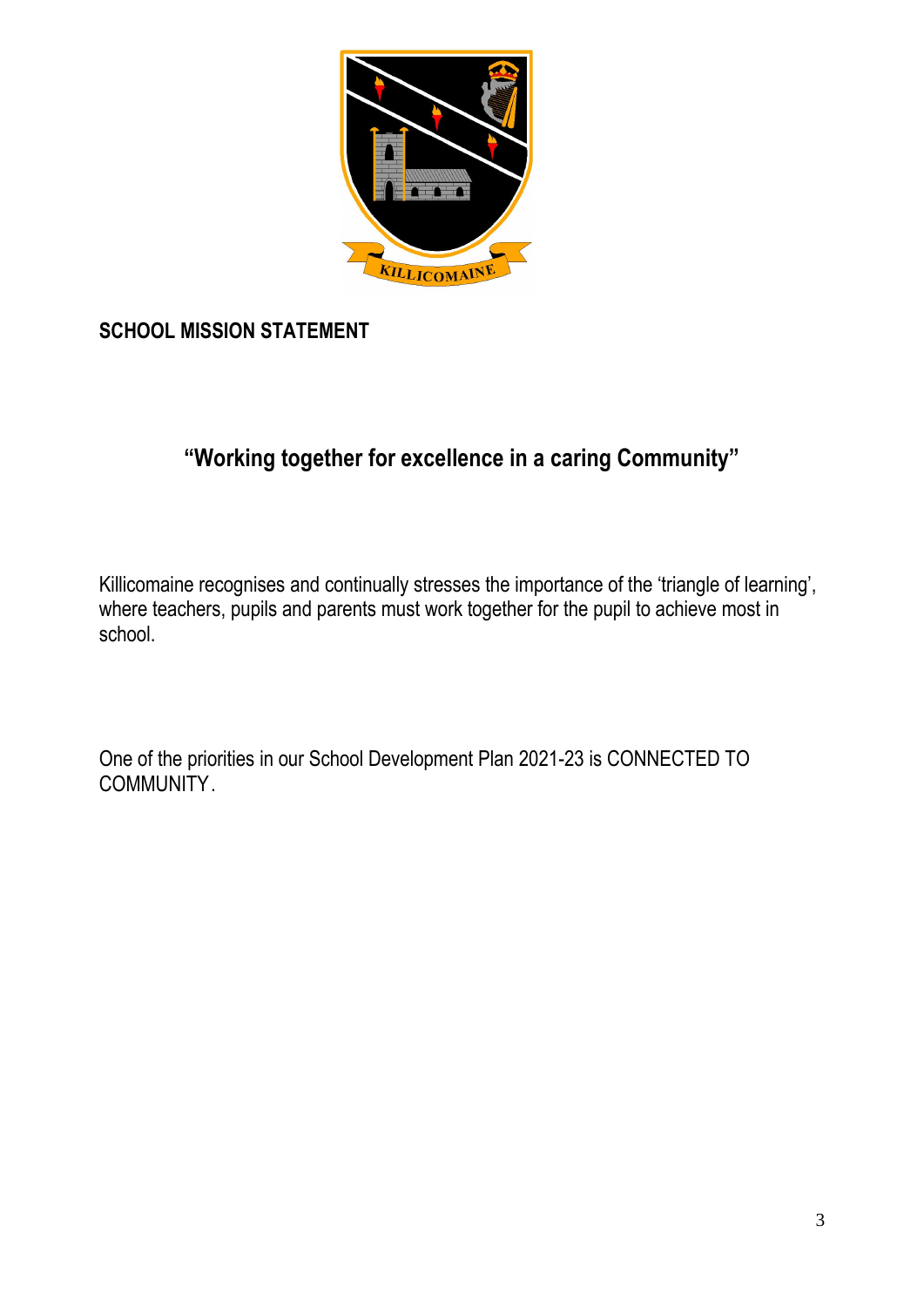This Complaints Procedure will improve our collaborative processes with parents and others in the local community, where concerns exist to the extent that they warrant a complaint being made.

#### **CONCERNS**

Most concerns from parents or any other school user should be addressed, by simply talking to the relevant staff member in school. Killicomaine JHS welcomes this type of engagement.

Classroom issues should be raised with the Class teacher.

If concern remains the issue will be referred to the Head of Department.

Pastoral, social and behavioural issues should be raised with the Form Teacher.

If concern remains the issue will be referred to the Year Head.

Where concern remains after dealing with Head of Department/Year Head, the issue will be referred to the Vice-Principal.

If concern still remains, it will be deemed a Complaint and will be dealt with by the Principal and come under the regulation of this Complaints Procedure.

This referral system exists so that concerns can be shared by a range of professionals and cause least disruption to the Teaching and Learning process, allowing the child to continue to gain maximum benefit from his/her time in school.

**WE TAKE ALL CONCERNS SERIOUSLY AND MAKE EVERY EFFORT TO RESOLVE MATTERS AS QUICKLY AS POSSIBLE, WITH THE LEAST DISTRUPTION TO THE TEACHER'S PLANNING AND DELIVERY, AND THEREFORE MOST IMPORTANTLY, LEAST DISRUPTION TO THE PUPIL'S LEARNING.**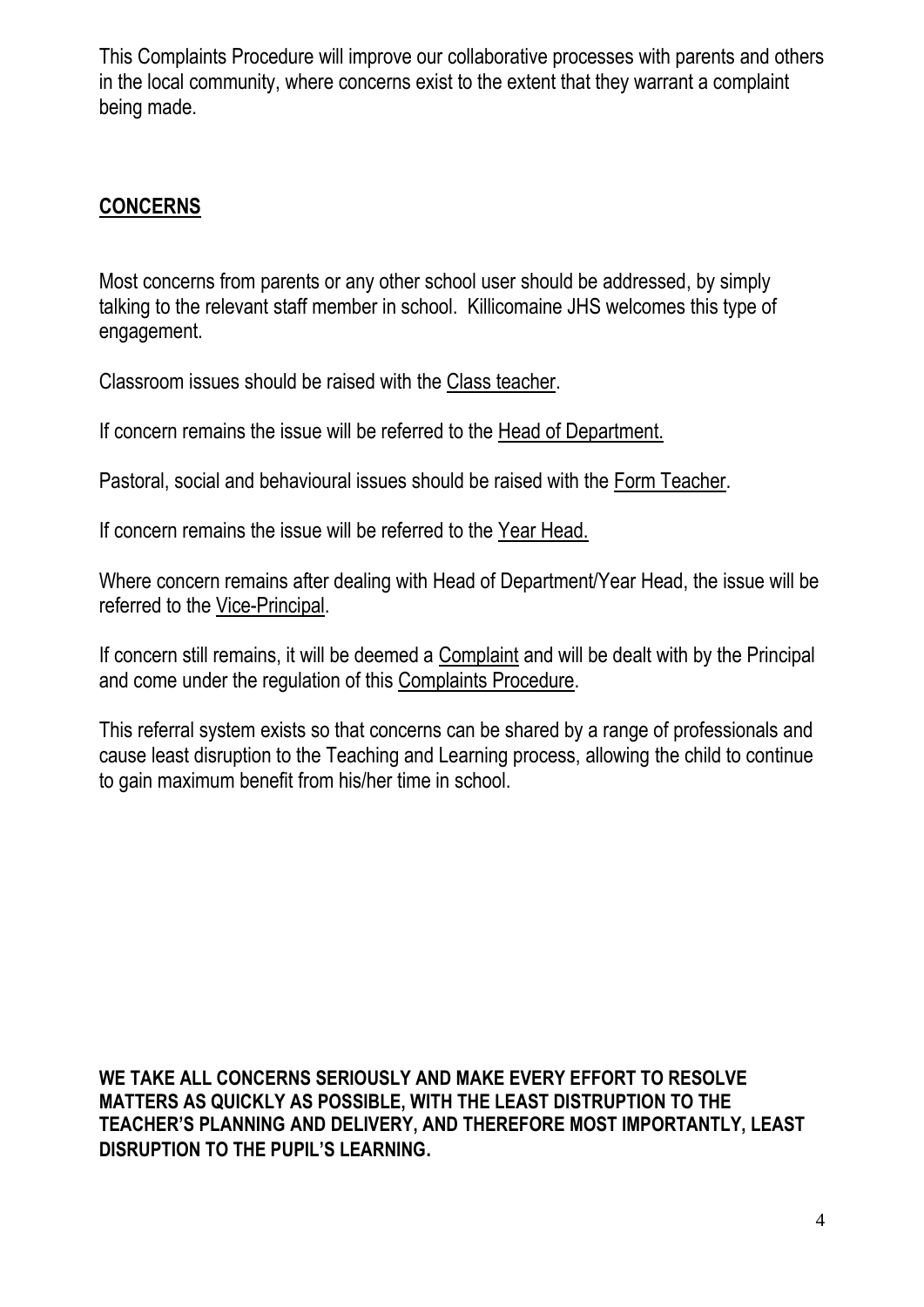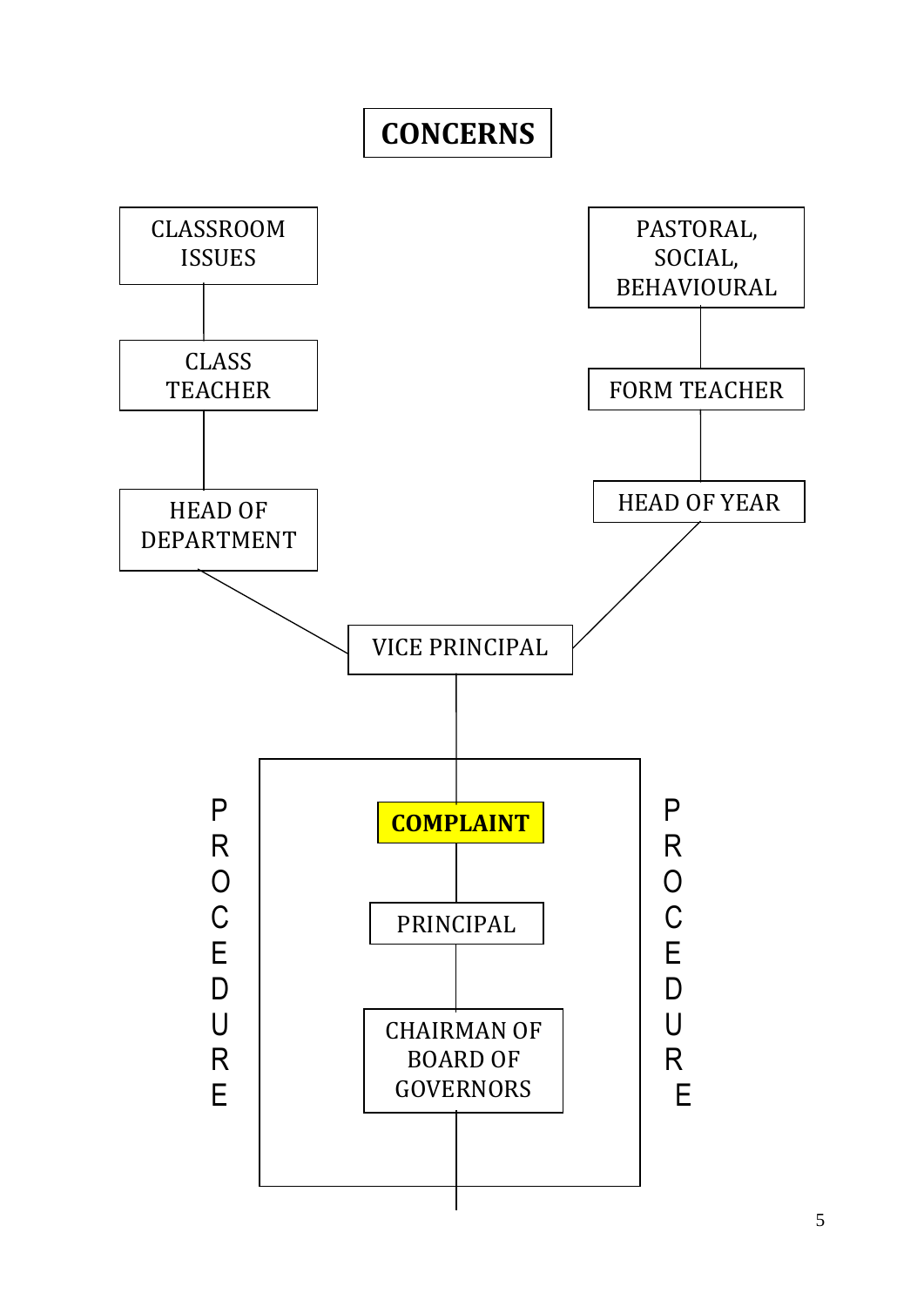# NI PUBLIC SERVICES OMBUDSMAN

### **AIMS**

When dealing with CONCERNS or COMPLAINTS, Killicomaine Junior High School will;

- aim to resolve the issue as quickly as possible
- aim to respond as soon as possible
- keep all parties informed
- ensure a full and fair investigation
- respect the rights of teacher, pupils, parents or other parties
- respect confidentiality
- take appropriate action
- review and adapt if necessary, practice within school, as a result of findings
- best ensure that all parties communicate in a respectful manner with each other

# **COMPLAINTS**

Time limit – Unless there are exceptional circumstances, complaints will only be considered within 6 months of the origin of the complaint.



If the complaint is about the Principal write to the Chairperson of the Board of Governors -

otherwise follow

**STAGE 1**

When making a complaint, contact the school principal who will arrange for the complaint to be investigated*.* **If the complaint is about the principal, proceed to Stage Two.** 

The school requires complaints to be made in writing. Where this may present difficulties, please contact the school which will make reasonable arrangements to support you with this process.

When writing your complaint, please provide clear information and include the following:

- Your name and contact details
- What your complaint is about please try to be specific
- What you have already done to try to resolve it and
- What you would like the school to do to resolve your complaint

The principal will normally acknowledge the complaint as soon as possible but within 10 school working days.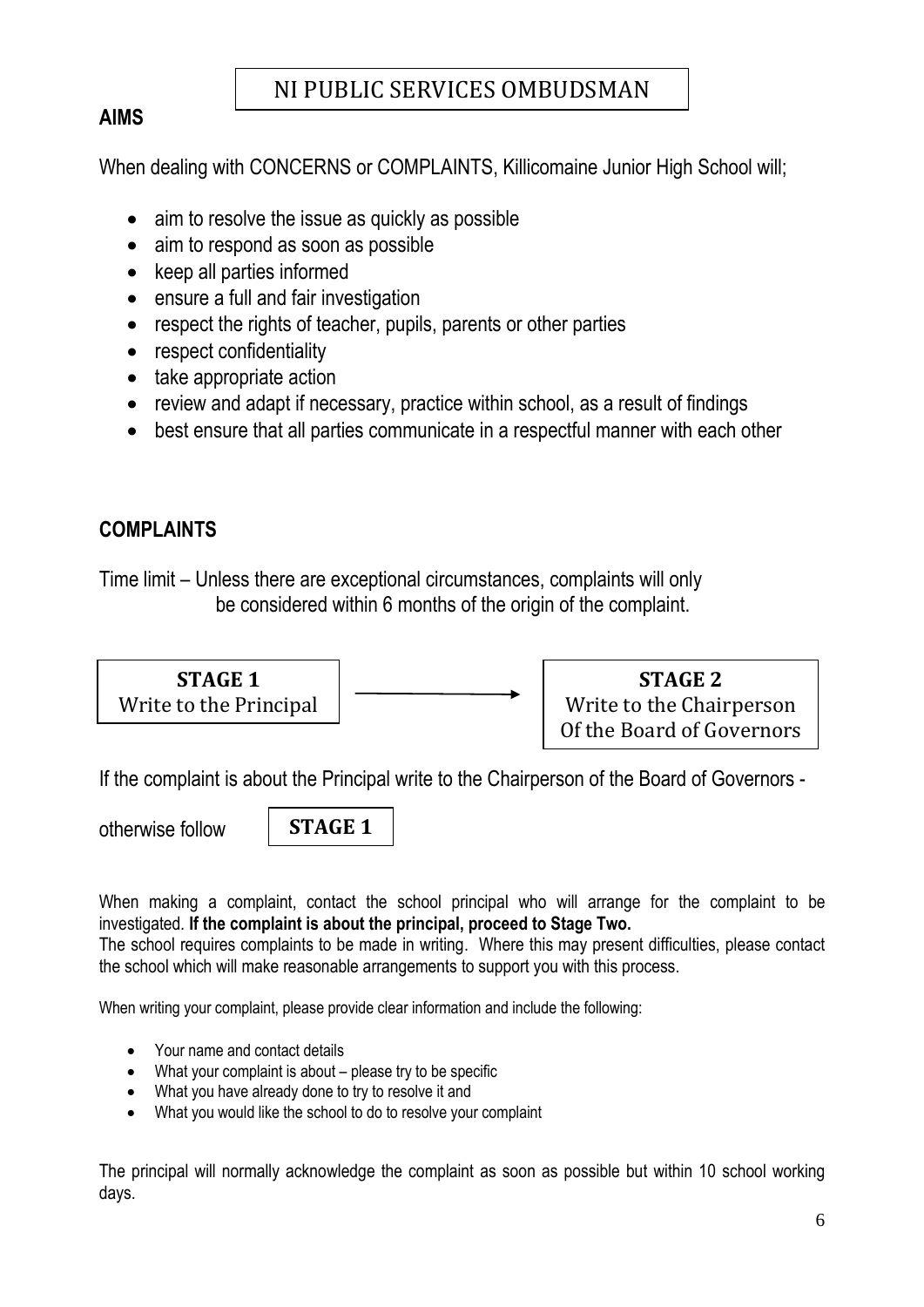This will be a short response and you will be sent a copy of, (or a link to) the school's complaints procedure.

A final response will normally be made within 20 school working days of receipt of the complaint. This response will be issued in writing and will indicate with reasons whether the complaint has been upheld, partially upheld, or not upheld. *If, for any reason, the consideration of a complaint takes longer to complete, you will be informed of revised time limits and kept updated on progress.*

*These timeframes may need to be reviewed if complaints are ongoing during school holiday periods.*

If you remain unhappy with the outcome at Stage One, the complaint may be progressed to Stage Two which is overseen by the board of governors.

# **STAGE 2**

Write to the Chairperson of the Board of Governors *(c/o the school and marked 'Private & Confidential')* and provide as much detail as possible.

The Chairperson will convene a committee to review the complaint.

The Chairperson of the committee will acknowledge the complaint within 10 school working days and a final response within 20 working days from the date of receipt of the complaint. *(NB: Timeframes may be longer in holiday period)*

If you remain dissatisfied, you can refer the matter to the Northern Ireland Public Services Ombudsman. (NIPSO). The complaint should be referred to NIPSO within 6 months of the final response from the School. The school will remind you about NIPSO if you are unhappy with the school response.

| Contact |
|---------|
|---------|

**Northern Ireland Public Services Ombudsman** Office of the Northern Ireland Public Services Ombudsman Progressive House 33 Wellington Place Belfast BT1 6HN Freepost: FREEPOST NIPSO Telephone: 02890 233 821 Freephone: 0800 34 34 24 Email: [nipso@nipso.org.uk](mailto:nipso@nipso.org.uk) Web: www.nipso.org.uk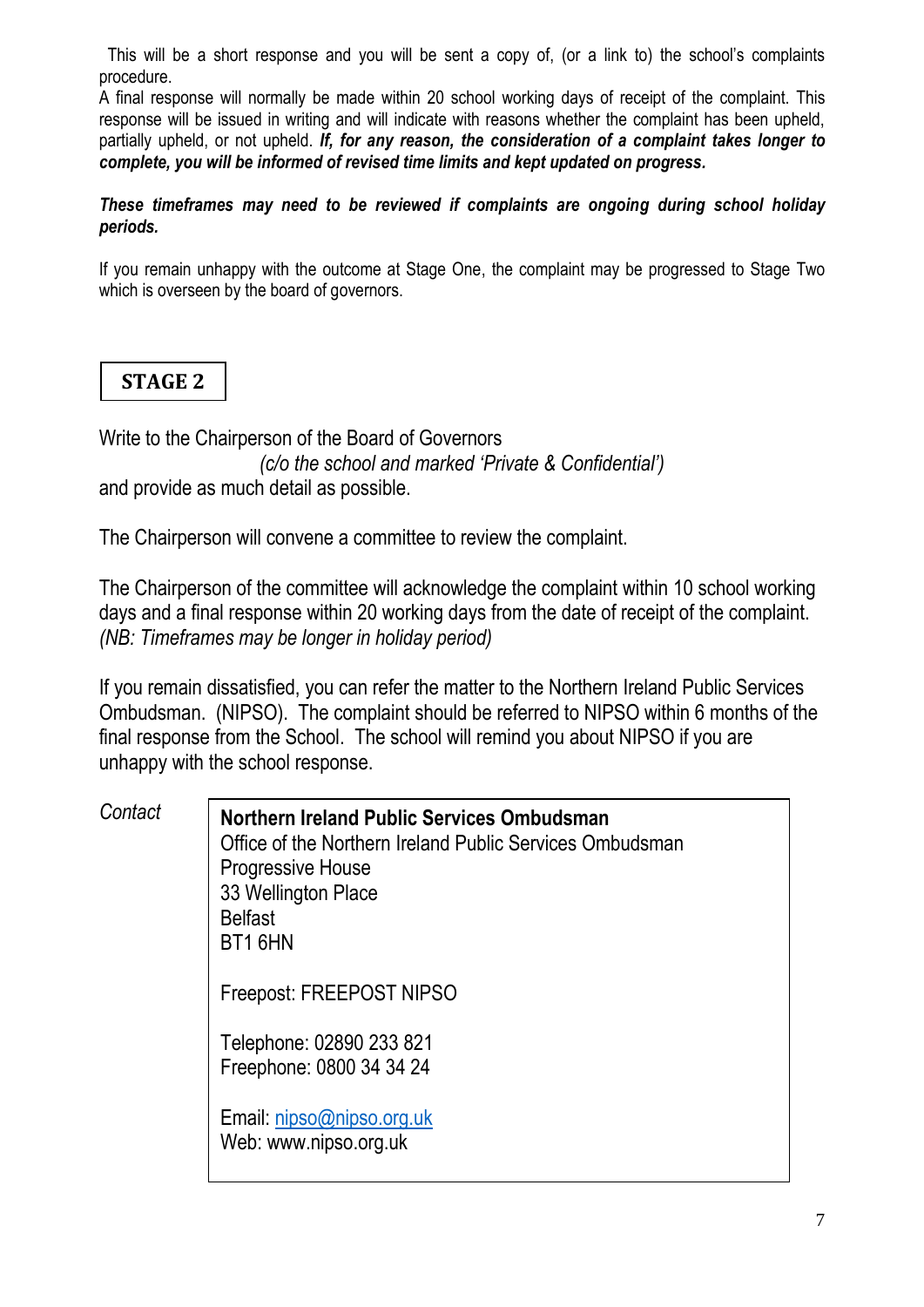# **1. SCOPE OF COMPLAINTS PROCEDURE**

- **1.1** The Complaints Procedure sets out how any expression of dissatisfaction relating to the school will be managed. By taking concerns raised seriously at the earliest possible stage, it is hoped that issues can be resolved quickly and effectively. *Some examples of complaints dealt with;*
	- not following school policy
	- communication delays / lack of communication
	- difficulties in staff / pupil relationships.

#### **1.2 Complaints with separate established procedures**

Some examples of statutory procedures and appeal mechanisms are listed below. The list is not exhaustive. The Principal/ Chair of Governors will advise on the appropriate procedure to use when the complaint is raised.

#### *Matters may still be referred to NIPSO, if it is felt that maladministration has occurred.*

| <b>Exceptions</b>                                                         | <b>Contact</b>                                                                                        |
|---------------------------------------------------------------------------|-------------------------------------------------------------------------------------------------------|
| Admissions / Expulsions / Exclusion of<br>children from school            | Contact www.eani.org.uk Director of<br><b>Operations and Estates</b><br>Sara Long                     |
| <b>Statutory assessments of Special</b><br><b>Educational Needs (SEN)</b> | Contact www.eani.org.uk Director of<br><b>Children and Young People's Services</b><br>Dr Clare Mangan |
| <b>School Development Proposals</b>                                       | Contact www.eani.org.uk Director of<br>Education<br>John Collings                                     |
| Child Protection / Safeguarding                                           | Contact www.eani.org.uk Director of<br><b>Children and Young People's Services</b><br>Dr Clare Mangan |

**1.3** The school will not normally investigate anonymous complaints, unless deemed by the Chairperson of the Board of Governors to be of a serious nature. The decision of whether to deal with such complaints will be at the discretion of the Board of Governors. *(see guidance notes for further information)*

# **2. WHAT TO EXPECT UNDER THIS PROCEDURE**

#### **2.1 Your rights as a person making a complaint**

In dealing with complaint we will ensure;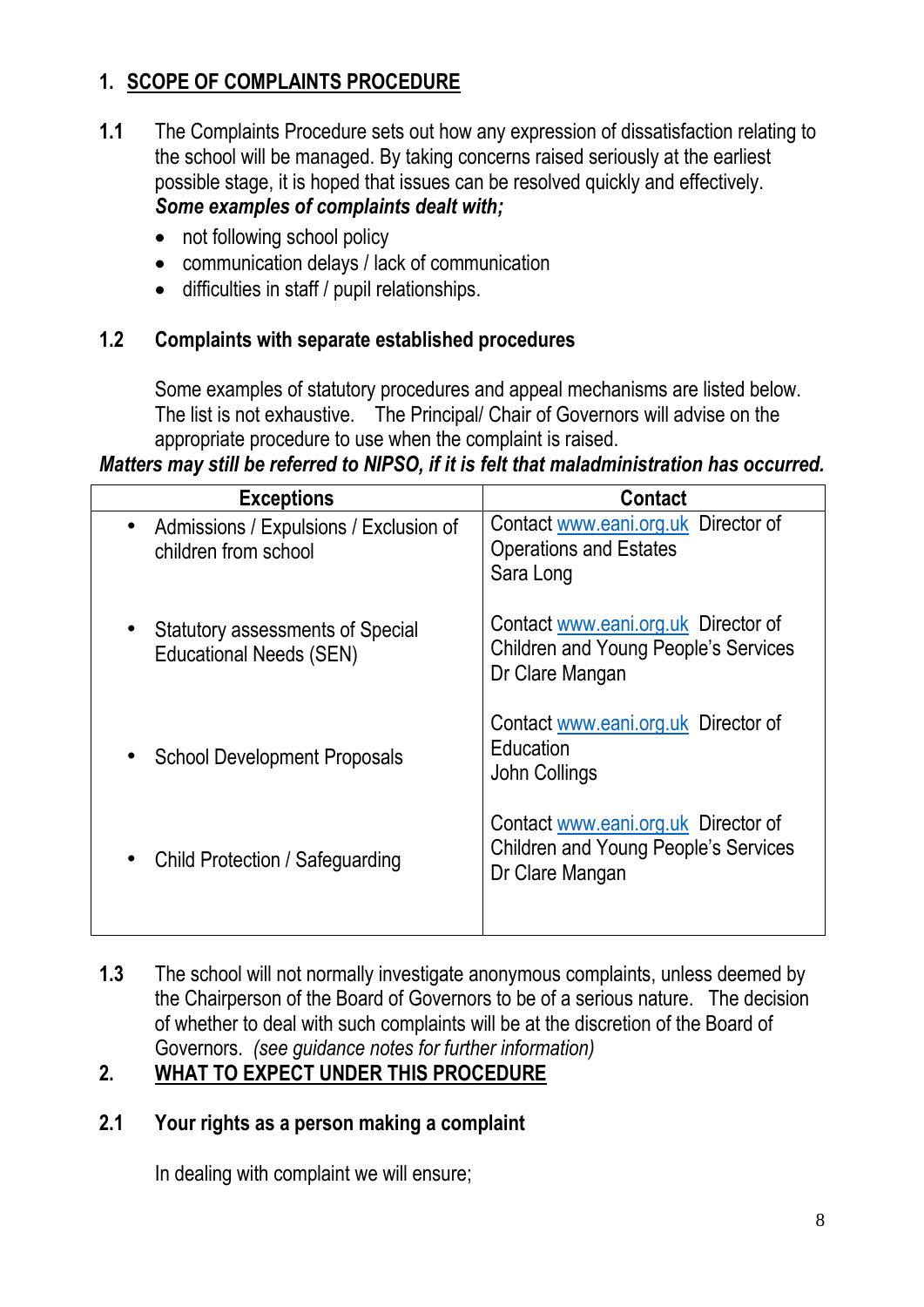- fair treatment
- courtesy
- a timely response
- accurate advice
- respect for privacy complaints will be treated as confidentially as possible allowing for the possibility of consultation with other appropriate parties about the complaint and
- **clear reasons for decisions**

# **2.2 Your responsibilities as a person making a complaint**

In making a complaint it is important to;

- raise issues in a timely manner
- treat our staff with respect and courtesy
- provide accurate and concise information in relation to the issues raised
- use these procedures fully and engage with them at the appropriate levels.

# **2.3 Rights of parties involved during the investigation**

Where a meeting is arranged the complainant may be accompanied but not represented by another person.

This Procedure does not take away from the statutory rights of any of the participants.

#### **2.4 Timeframes**

Where concerns are raised with the relevant Teacher or Principal, a response will normally be provided during the meeting or within an agreed timeframe.

**Stage 1** – Normally acknowledge within10 school working days, response normally within 20 school working days

**Stage 2** – Normally acknowledge within 10 school working days, response normally within 20 school working days

If, for any reason, the review of a complaint takes longer to complete, you will be informed of revised time limits and kept updated on progress.

#### *These timeframes may need to be reviewed if complaints are ongoing during school holiday periods.*